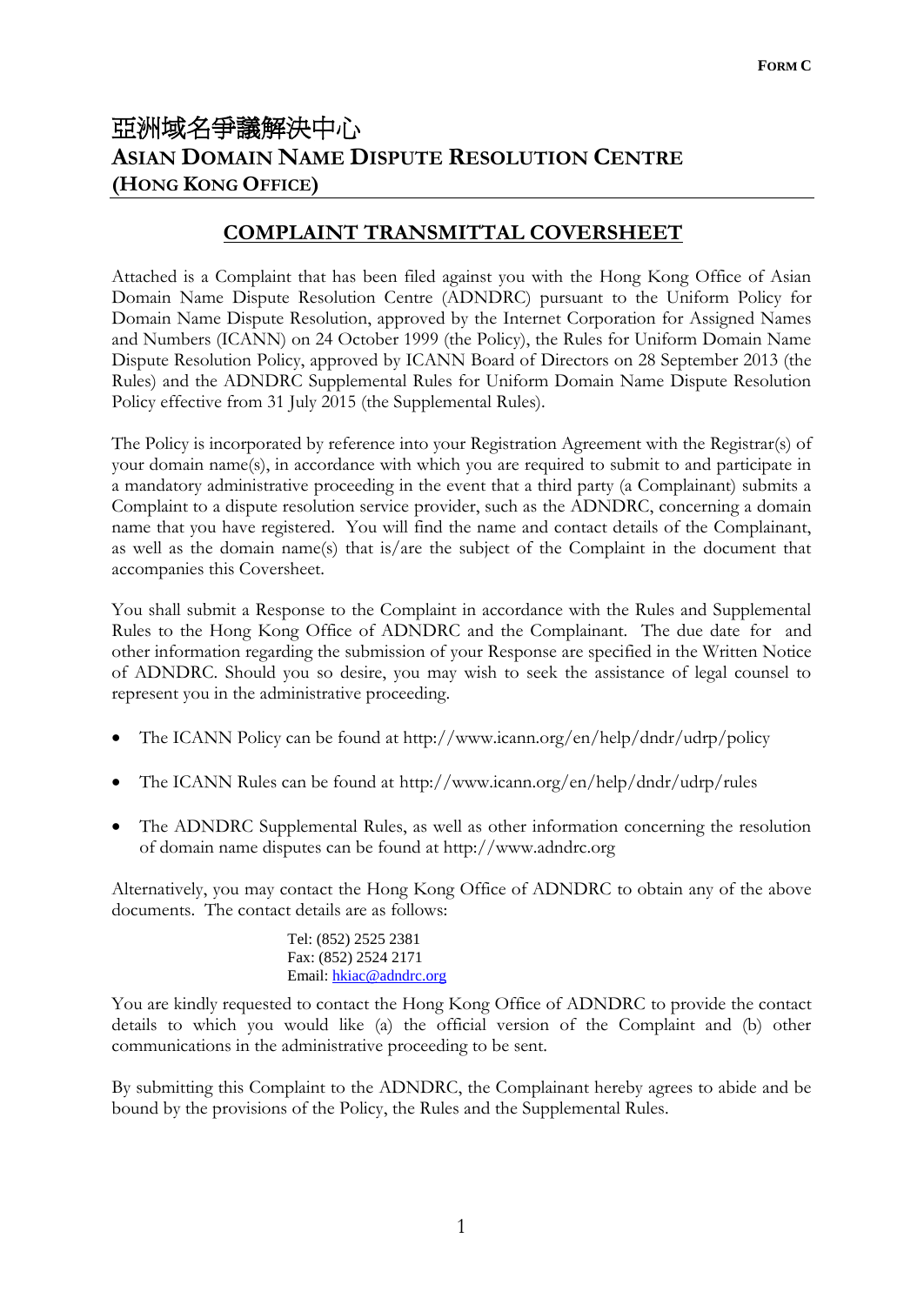### **Asian Domain Name Dispute Resolution Centre (Hong Kong Office)**

### **COMPLAINT IN ACCORDANCE WITH THE UNIFORM DOMAIN NAME DISPUTE RESOLUTION POLICY**

This form shall be used to apply to Asian Domain Name Dispute Resolution Centre (ADNDRC) pursuant to the Uniform Policy for Domain Name Dispute Resolution, approved by the Internet Corporation for Assigned Names and Numbers (ICANN) on 24 October 1999 (the Policy), the Rules for Uniform Domain Name Dispute Resolution Policy, approved by ICANN Board of Directors on 28 September 2013 (the Rules) and the ADNDRC Supplemental Rules for Uniform Domain Name Dispute Resolution Policy effective from 31 July 2015 (the Supplemental Rules).

*(Note: In case any section of the form is not applicable, please put in N/A".)*

**CHOICE OF ADNDRC OFFICE TO ADMINISTER THE PROCEEDINGS**  The Complainant hereby chooses the Hong Kong Office of the ADNDRC to administer the domain name dispute proceedings referred to in this Complaint.

#### **1 DISPUTED DOMAIN NAME(S):** *(Names to be listed in full) (If there is insufficient space, please provide details on a separate A4 sheet in the same format.)*

|   | ◡ |  |
|---|---|--|
| − |   |  |

#### 2 INDICATE THE REGISTRAR(S) WITH WHICH THE DOMAIN NAME(S) IS / ARE REGISTERED, INCLUDING **THEIR FULL CONTACT DETAILS:**

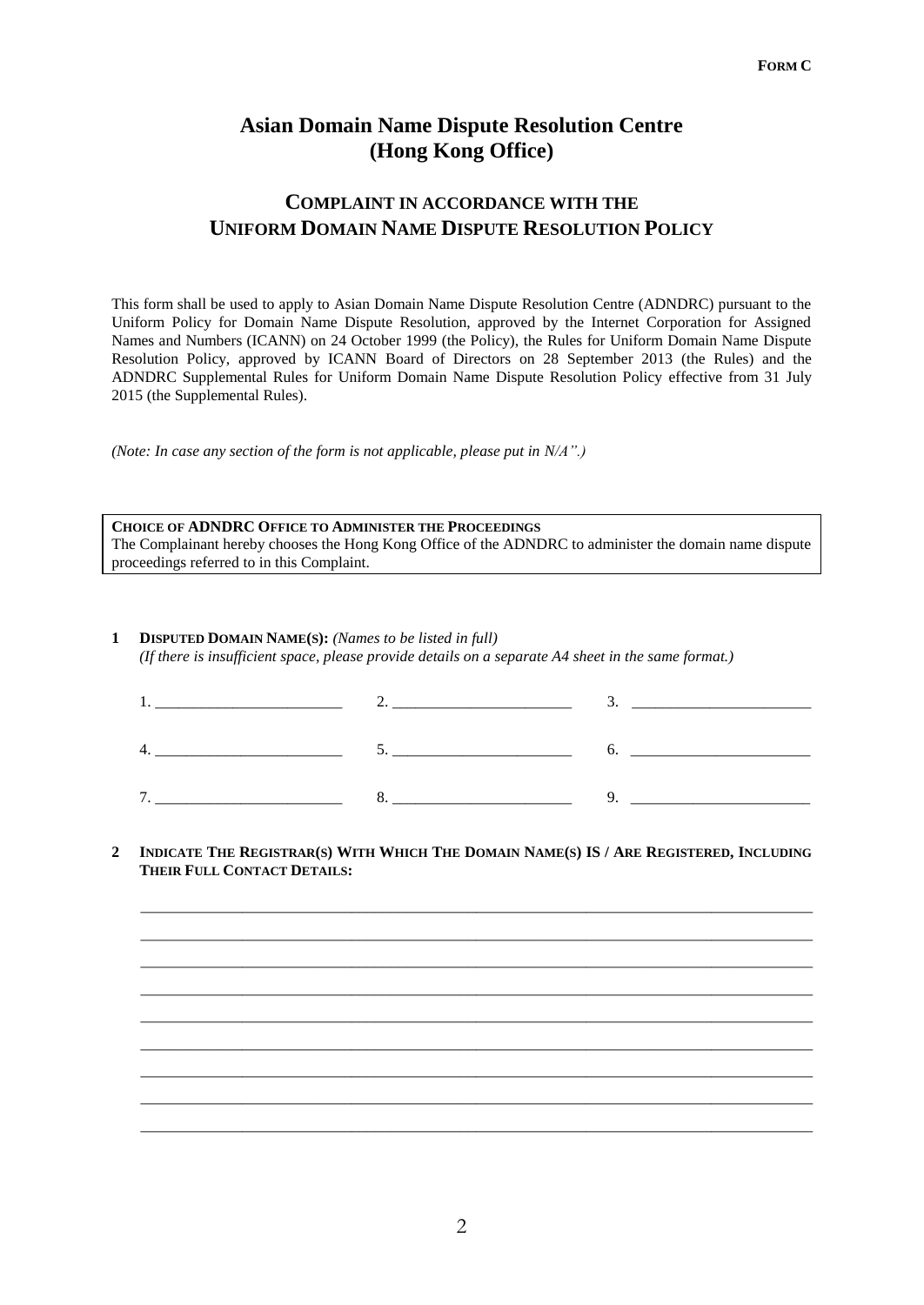**3 DETAILS OF PARTIES:** *(If there is more than one Complainant, please use a separate A4 sheet to provide the contact details for each and briefly describe the basis on which they are being joined in a common Complaint. If there is more than one respondent, a separate Form C should be used.)*

| <b>COMPLAINANT:</b>                            | <b>RESPONDENT:</b>                         |
|------------------------------------------------|--------------------------------------------|
| Name                                           |                                            |
|                                                |                                            |
|                                                |                                            |
|                                                |                                            |
|                                                |                                            |
|                                                |                                            |
|                                                |                                            |
|                                                |                                            |
|                                                |                                            |
|                                                |                                            |
| <b>Authorized Representative (if any):</b>     | <b>Authorized Representative (if any):</b> |
|                                                |                                            |
|                                                |                                            |
|                                                |                                            |
|                                                |                                            |
|                                                |                                            |
|                                                |                                            |
|                                                |                                            |
| <b>COMPLAINANT'S PREFERRED CONTACT PERSON:</b> |                                            |
| Name of the Contact Person:                    |                                            |
| Information of the Contact Person:             |                                            |
|                                                |                                            |
|                                                |                                            |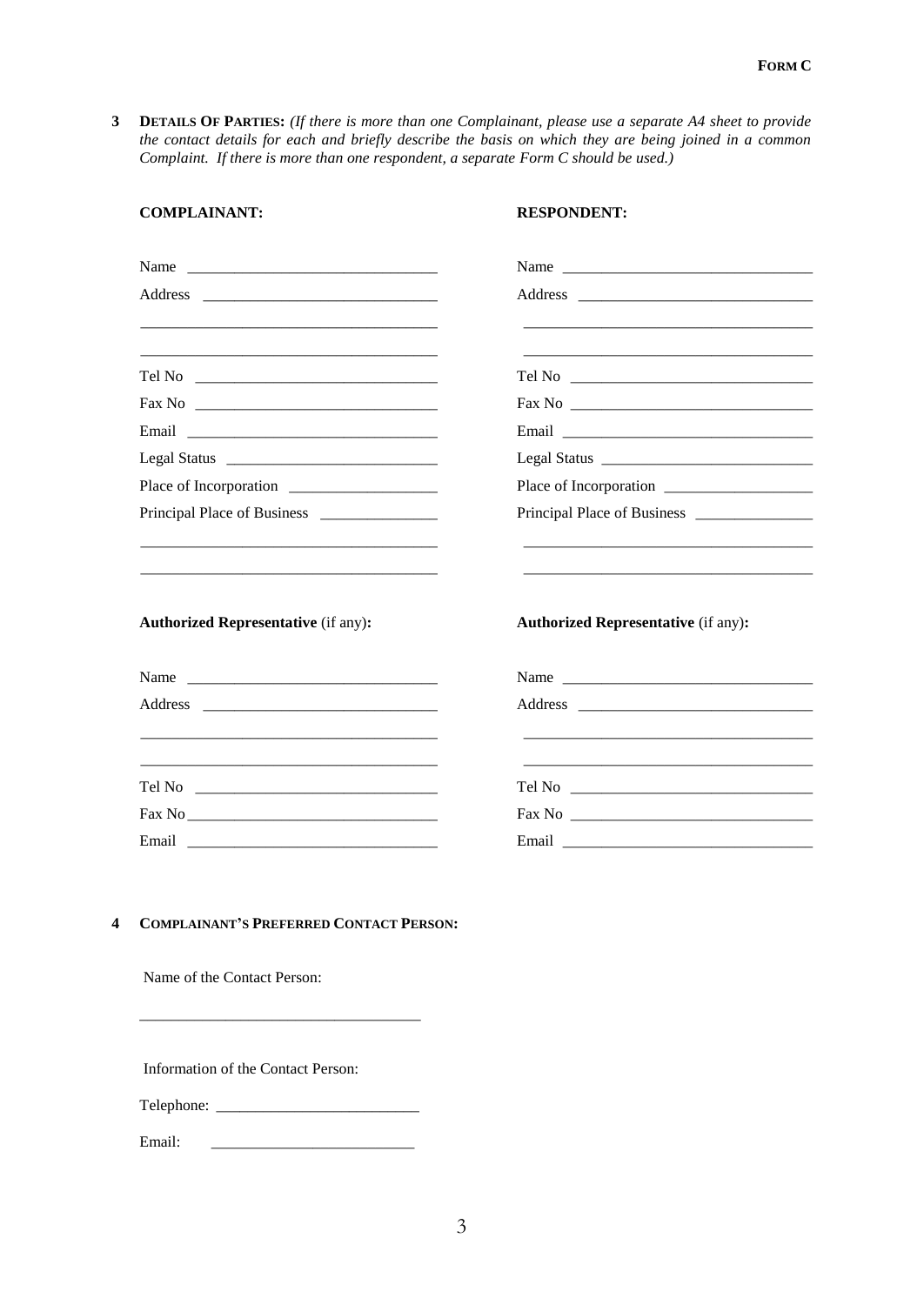5 INDICATE REASONS WHY THE PERSON / ENTITY IDENTIFIED IN THE COMPLAINT HAS BEEN IDENTIFIED **AS THE RESPONDENT:** (Copy of database search(es) should be attached to this Complaint.)

\_\_\_\_\_\_\_\_\_\_\_\_\_\_\_\_\_\_\_\_\_\_\_\_\_\_\_\_\_\_\_\_\_\_\_\_\_\_\_\_\_\_\_\_\_\_\_\_\_\_\_\_\_\_\_\_\_\_\_\_\_\_\_\_\_\_\_\_\_\_\_\_\_\_\_\_\_\_\_\_\_\_\_\_\_\_ \_\_\_\_\_\_\_\_\_\_\_\_\_\_\_\_\_\_\_\_\_\_\_\_\_\_\_\_\_\_\_\_\_\_\_\_\_\_\_\_\_\_\_\_\_\_\_\_\_\_\_\_\_\_\_\_\_\_\_\_\_\_\_\_\_\_\_\_\_\_\_\_\_\_\_\_\_\_\_\_\_\_\_\_\_\_ \_\_\_\_\_\_\_\_\_\_\_\_\_\_\_\_\_\_\_\_\_\_\_\_\_\_\_\_\_\_\_\_\_\_\_\_\_\_\_\_\_\_\_\_\_\_\_\_\_\_\_\_\_\_\_\_\_\_\_\_\_\_\_\_\_\_\_\_\_\_\_\_\_\_\_\_\_\_\_\_\_\_\_\_\_\_ \_\_\_\_\_\_\_\_\_\_\_\_\_\_\_\_\_\_\_\_\_\_\_\_\_\_\_\_\_\_\_\_\_\_\_\_\_\_\_\_\_\_\_\_\_\_\_\_\_\_\_\_\_\_\_\_\_\_\_\_\_\_\_\_\_\_\_\_\_\_\_\_\_\_\_\_\_\_\_\_\_\_\_\_\_\_ \_\_\_\_\_\_\_\_\_\_\_\_\_\_\_\_\_\_\_\_\_\_\_\_\_\_\_\_\_\_\_\_\_\_\_\_\_\_\_\_\_\_\_\_\_\_\_\_\_\_\_\_\_\_\_\_\_\_\_\_\_\_\_\_\_\_\_\_\_\_\_\_\_\_\_\_\_\_\_\_\_\_\_\_\_\_ \_\_\_\_\_\_\_\_\_\_\_\_\_\_\_\_\_\_\_\_\_\_\_\_\_\_\_\_\_\_\_\_\_\_\_\_\_\_\_\_\_\_\_\_\_\_\_\_\_\_\_\_\_\_\_\_\_\_\_\_\_\_\_\_\_\_\_\_\_\_\_\_\_\_\_\_\_\_\_\_\_\_\_\_\_\_

\_\_\_\_\_\_\_\_\_\_\_\_\_\_\_\_\_\_\_\_\_\_\_\_\_\_\_\_\_\_\_\_\_\_\_\_\_\_\_\_\_\_\_\_\_\_\_\_\_\_\_\_\_\_\_\_\_\_\_\_\_\_\_\_\_\_\_\_\_\_\_\_\_\_\_\_\_\_\_\_\_\_\_\_\_\_

6 INDICATE WHETHER THERE ARE LEGAL PROCEEDINGS THAT HAVE BEEN COMMENCED OR TERMINATED IN CONNECTION WITH OR RELATING TO ANY OF THE DOMAIN NAME(S) THAT ARE THE **SUBJECT OF THE COMPLAINT:** (Please attach any supporting documentation.)

\_\_\_\_\_\_\_\_\_\_\_\_\_\_\_\_\_\_\_\_\_\_\_\_\_\_\_\_\_\_\_\_\_\_\_\_\_\_\_\_\_\_\_\_\_\_\_\_\_\_\_\_\_\_\_\_\_\_\_\_\_\_\_\_\_\_\_\_\_\_\_\_\_\_\_\_\_\_\_\_\_\_\_\_\_\_ \_\_\_\_\_\_\_\_\_\_\_\_\_\_\_\_\_\_\_\_\_\_\_\_\_\_\_\_\_\_\_\_\_\_\_\_\_\_\_\_\_\_\_\_\_\_\_\_\_\_\_\_\_\_\_\_\_\_\_\_\_\_\_\_\_\_\_\_\_\_\_\_\_\_\_\_\_\_\_\_\_\_\_\_\_\_ \_\_\_\_\_\_\_\_\_\_\_\_\_\_\_\_\_\_\_\_\_\_\_\_\_\_\_\_\_\_\_\_\_\_\_\_\_\_\_\_\_\_\_\_\_\_\_\_\_\_\_\_\_\_\_\_\_\_\_\_\_\_\_\_\_\_\_\_\_\_\_\_\_\_\_\_\_\_\_\_\_\_\_\_\_\_ \_\_\_\_\_\_\_\_\_\_\_\_\_\_\_\_\_\_\_\_\_\_\_\_\_\_\_\_\_\_\_\_\_\_\_\_\_\_\_\_\_\_\_\_\_\_\_\_\_\_\_\_\_\_\_\_\_\_\_\_\_\_\_\_\_\_\_\_\_\_\_\_\_\_\_\_\_\_\_\_\_\_\_\_\_\_ \_\_\_\_\_\_\_\_\_\_\_\_\_\_\_\_\_\_\_\_\_\_\_\_\_\_\_\_\_\_\_\_\_\_\_\_\_\_\_\_\_\_\_\_\_\_\_\_\_\_\_\_\_\_\_\_\_\_\_\_\_\_\_\_\_\_\_\_\_\_\_\_\_\_\_\_\_\_\_\_\_\_\_\_\_\_

**7 COMPLAINT:** (Please specify the trademark(s) or service mark(s) on which the Complaint is based and, for each mark, describe the goods or services, if any, in connection with which the mark is used. If applicable, please attach copies of all registration certificates.)

\_\_\_\_\_\_\_\_\_\_\_\_\_\_\_\_\_\_\_\_\_\_\_\_\_\_\_\_\_\_\_\_\_\_\_\_\_\_\_\_\_\_\_\_\_\_\_\_\_\_\_\_\_\_\_\_\_\_\_\_\_\_\_\_\_\_\_\_\_\_\_\_\_\_\_\_\_\_\_\_\_\_\_\_\_\_ \_\_\_\_\_\_\_\_\_\_\_\_\_\_\_\_\_\_\_\_\_\_\_\_\_\_\_\_\_\_\_\_\_\_\_\_\_\_\_\_\_\_\_\_\_\_\_\_\_\_\_\_\_\_\_\_\_\_\_\_\_\_\_\_\_\_\_\_\_\_\_\_\_\_\_\_\_\_\_\_\_\_\_\_\_\_ \_\_\_\_\_\_\_\_\_\_\_\_\_\_\_\_\_\_\_\_\_\_\_\_\_\_\_\_\_\_\_\_\_\_\_\_\_\_\_\_\_\_\_\_\_\_\_\_\_\_\_\_\_\_\_\_\_\_\_\_\_\_\_\_\_\_\_\_\_\_\_\_\_\_\_\_\_\_\_\_\_\_\_\_\_\_ \_\_\_\_\_\_\_\_\_\_\_\_\_\_\_\_\_\_\_\_\_\_\_\_\_\_\_\_\_\_\_\_\_\_\_\_\_\_\_\_\_\_\_\_\_\_\_\_\_\_\_\_\_\_\_\_\_\_\_\_\_\_\_\_\_\_\_\_\_\_\_\_\_\_\_\_\_\_\_\_\_\_\_\_\_\_ \_\_\_\_\_\_\_\_\_\_\_\_\_\_\_\_\_\_\_\_\_\_\_\_\_\_\_\_\_\_\_\_\_\_\_\_\_\_\_\_\_\_\_\_\_\_\_\_\_\_\_\_\_\_\_\_\_\_\_\_\_\_\_\_\_\_\_\_\_\_\_\_\_\_\_\_\_\_\_\_\_\_\_\_\_\_ \_\_\_\_\_\_\_\_\_\_\_\_\_\_\_\_\_\_\_\_\_\_\_\_\_\_\_\_\_\_\_\_\_\_\_\_\_\_\_\_\_\_\_\_\_\_\_\_\_\_\_\_\_\_\_\_\_\_\_\_\_\_\_\_\_\_\_\_\_\_\_\_\_\_\_\_\_\_\_\_\_\_\_\_\_\_

8 SUMMARIZE BRIEFLY THE FACTUAL AND LEGAL GROUNDS ON WHICH THE COMPLAINT IS MADE:

(Word limit shall be 3,000 words maximum.)

The ICANN Uniform Domain Name Dispute Resolution Policy provides, at Paragraph 4(a), that in the administrative proceeding, the complainant must prove that EACH of the following three elements is present:

\_\_\_\_\_\_\_\_\_\_\_\_\_\_\_\_\_\_\_\_\_\_\_\_\_\_\_\_\_\_\_\_\_\_\_\_\_\_\_\_\_\_\_\_\_\_\_\_\_\_\_\_\_\_\_\_\_\_\_\_\_\_\_\_\_\_\_\_\_\_\_\_\_\_\_\_\_\_\_\_\_\_\_\_ \_\_\_\_\_\_\_\_\_\_\_\_\_\_\_\_\_\_\_\_\_\_\_\_\_\_\_\_\_\_\_\_\_\_\_\_\_\_\_\_\_\_\_\_\_\_\_\_\_\_\_\_\_\_\_\_\_\_\_\_\_\_\_\_\_\_\_\_\_\_\_\_\_\_\_\_\_\_\_\_\_\_\_\_ \_\_\_\_\_\_\_\_\_\_\_\_\_\_\_\_\_\_\_\_\_\_\_\_\_\_\_\_\_\_\_\_\_\_\_\_\_\_\_\_\_\_\_\_\_\_\_\_\_\_\_\_\_\_\_\_\_\_\_\_\_\_\_\_\_\_\_\_\_\_\_\_\_\_\_\_\_\_\_\_\_\_\_\_ \_\_\_\_\_\_\_\_\_\_\_\_\_\_\_\_\_\_\_\_\_\_\_\_\_\_\_\_\_\_\_\_\_\_\_\_\_\_\_\_\_\_\_\_\_\_\_\_\_\_\_\_\_\_\_\_\_\_\_\_\_\_\_\_\_\_\_\_\_\_\_\_\_\_\_\_\_\_\_\_\_\_\_\_ \_\_\_\_\_\_\_\_\_\_\_\_\_\_\_\_\_\_\_\_\_\_\_\_\_\_\_\_\_\_\_\_\_\_\_\_\_\_\_\_\_\_\_\_\_\_\_\_\_\_\_\_\_\_\_\_\_\_\_\_\_\_\_\_\_\_\_\_\_\_\_\_\_\_\_\_\_\_\_\_\_\_\_\_

i) The disputed domain name(s) is/are identical or confusingly similar to a trademark or service mark in which the Complainant has rights: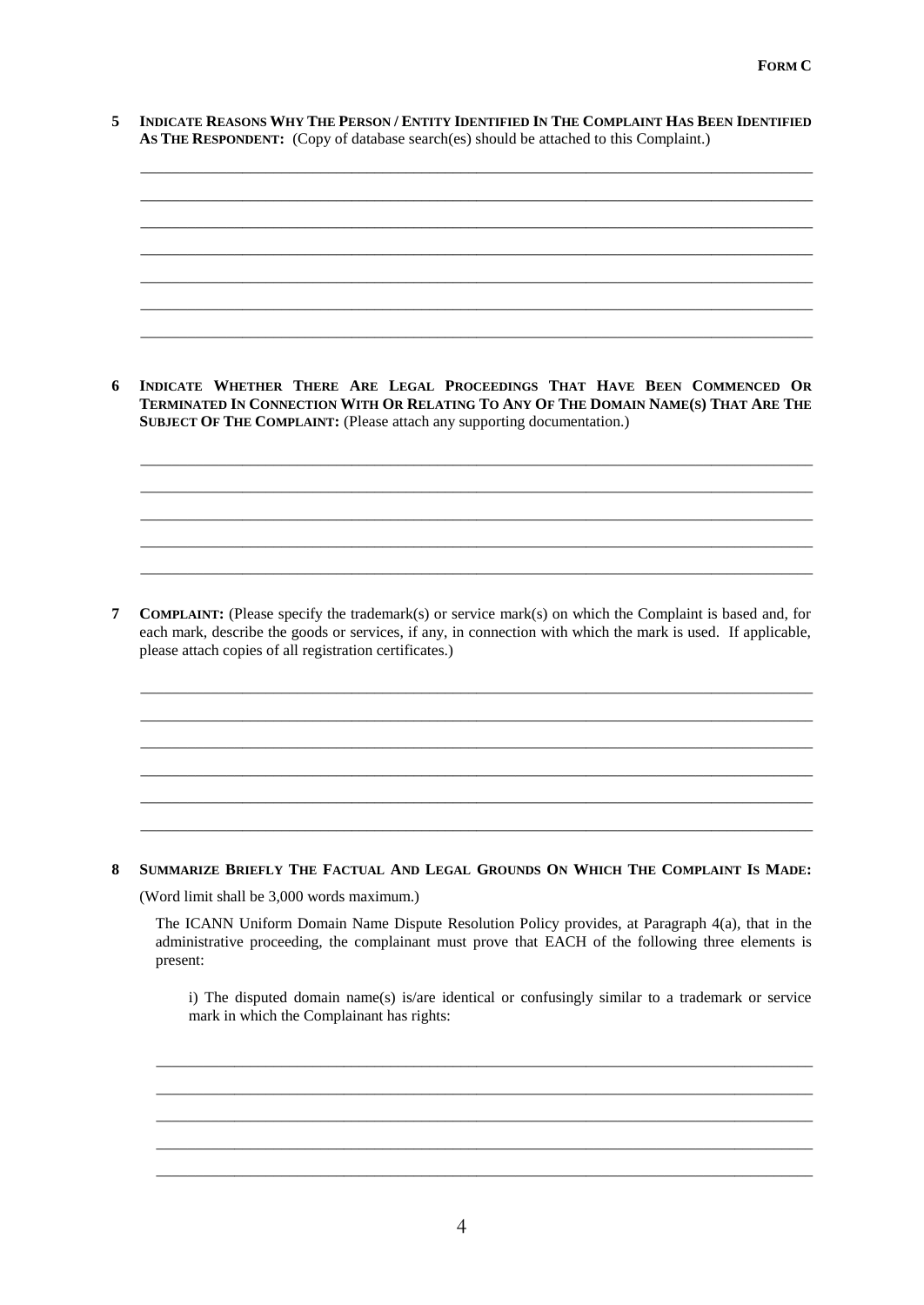ii) The Respondent has no rights or legitimate interests in respect of the domain name(s):

| iii) The disputed domain name(s) has/have been registered and is/are being used in bad faith: |  |  |  |
|-----------------------------------------------------------------------------------------------|--|--|--|
|                                                                                               |  |  |  |
|                                                                                               |  |  |  |
|                                                                                               |  |  |  |
|                                                                                               |  |  |  |
|                                                                                               |  |  |  |
|                                                                                               |  |  |  |

**9 REMEDIES SOUGHT:** *(\* delete as appropriate)*

The Complainant requests that *the disputed domain name(s) be transferred to the Complainant / the disputed domain name(s) be cancelled* \*.

- 10 THE COMPLAINANT ELECTS TO HAVE THE COMPLAINT DECIDED BY ONE / THREE\* PANELIST(S): *(\* delete as appropriate)*
- 11 IF THE COMPLAINANT ELECTS TO HAVE THE COMPLAINT DECIDED BY THREE PANELISTS AND THERE ARE THREE PROPOSED PANELIST(S), PLEASE LIST THEM BELOW IN PREFERENCE TOGETHER **WITH THEIR CONTACT DETAILS:**
	- 1. 2. 3.
- 12 THE COMPLAINANT SHALL SUBMIT, WITH RESPECT RO ANY CHALLENGES TO A DECISION IN THE ADMINISTRATIVE PROCEEDING CANCELING OR TRANSFERRING THE DOMAIN NAME(S), TO THE JURISDICTION OF THE COURTS IN AT LEAST ONE SPECIFIED MUTUAL JURISDICTION. (Please indicate *by checking ONE of the boxes provided below.)*
	- $\Box$  the location of the principal office of the concerned registrar.
	- $\Box$  the location of the domain name holder's address, as shown for the registration of the domain name(s) in the concerned registrar's WHOIS database at the time of the submission of the Complaint to the Center.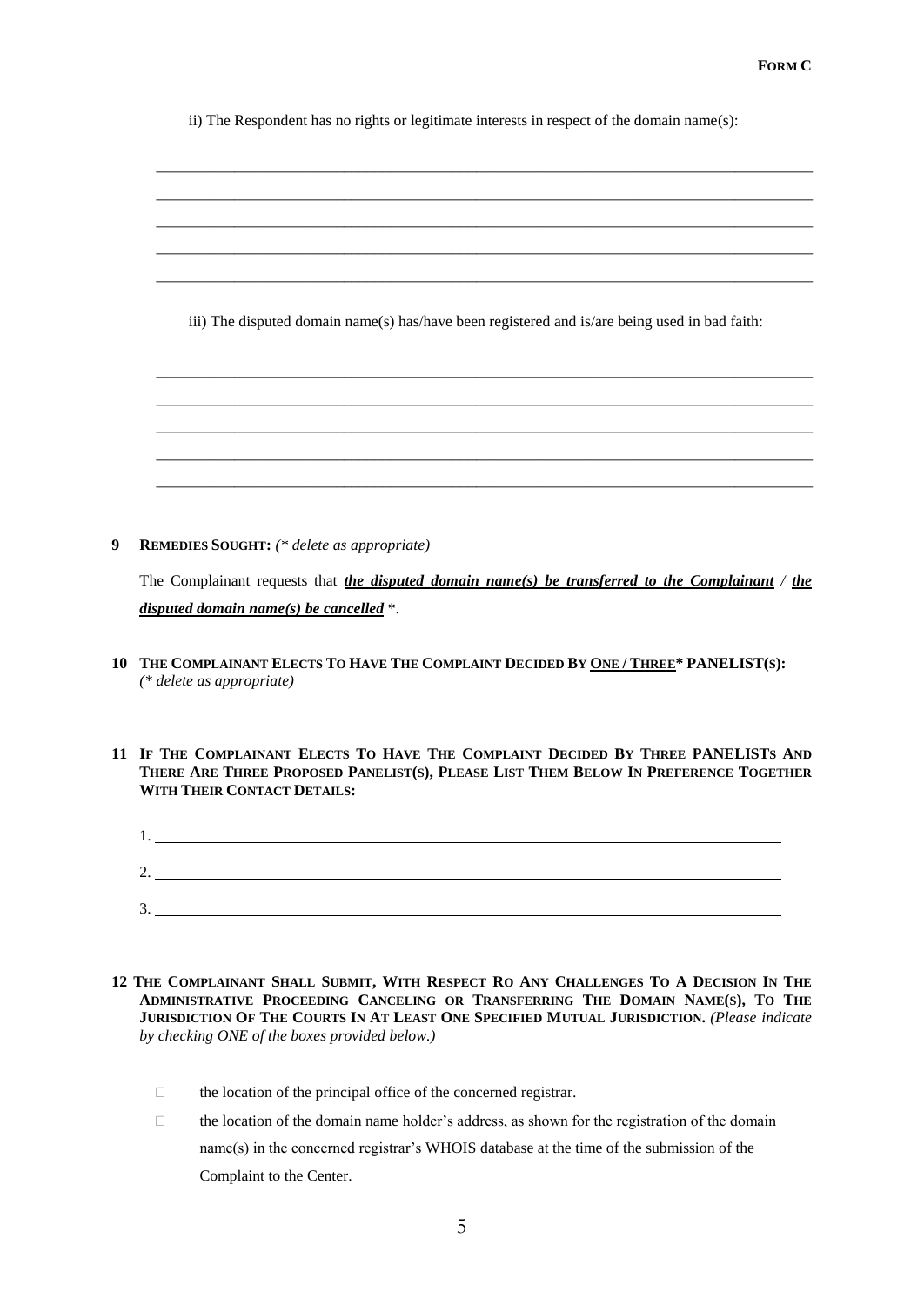- $\Box$  the location of the principal office of the concerned registrar AND the domain name holder's address, as shown for the registration of the domain name(s) in the concerned registrar's WHOIS database at the time of the submission of the Complaint to the Center.
- 13 REGISTRATION AGREEMENT OF THE CONCERNED REGISTRAR INCORPORATING THE ICANN POLICY: (Please attach a copy of the agreement to this Complaint.)

#### **14 OTHER RELEVANT DETAILS: (**Optional**)**



#### **15 ADDITIONAL INFORMATION**

- (i) Annex any additional documentation to support the Complaint, together with a schedule indexing such document(s).
- (ii) The Complaint may relate to more than one domain name, provided that the domain names are registered by the same domain name holder.
- (iii) This Complaint shall be submitted in electronic form in accordance with the Rules to the Hong Kong Office of ADNDRC:

Asian Domain Name Dispute Resolution Centre (Hong Kong Office) 38/F Two Exchange Square, 8 Connaught Place Central, Hong Kong Tel: (852) 2525 2381 Fax: (852) 2524 2171 Email: hkiac@adndrc.org

- (iv) Enclose appropriate fees in accordance with Article 15 of the Supplemental Rules.
- (v) The following documents should be consulted in connection with preparing this Complaint:
	- ICANN Uniform Domain Name Dispute Resolution Policy ("the Policy");
	- ICANN Rules for Uniform Domain Name Dispute Resolution Policy ("the Rules");
	- ADNDRC Supplemental Rules for Uniform Domain Name Dispute Resolution Policy ("the Supplemental Rules")